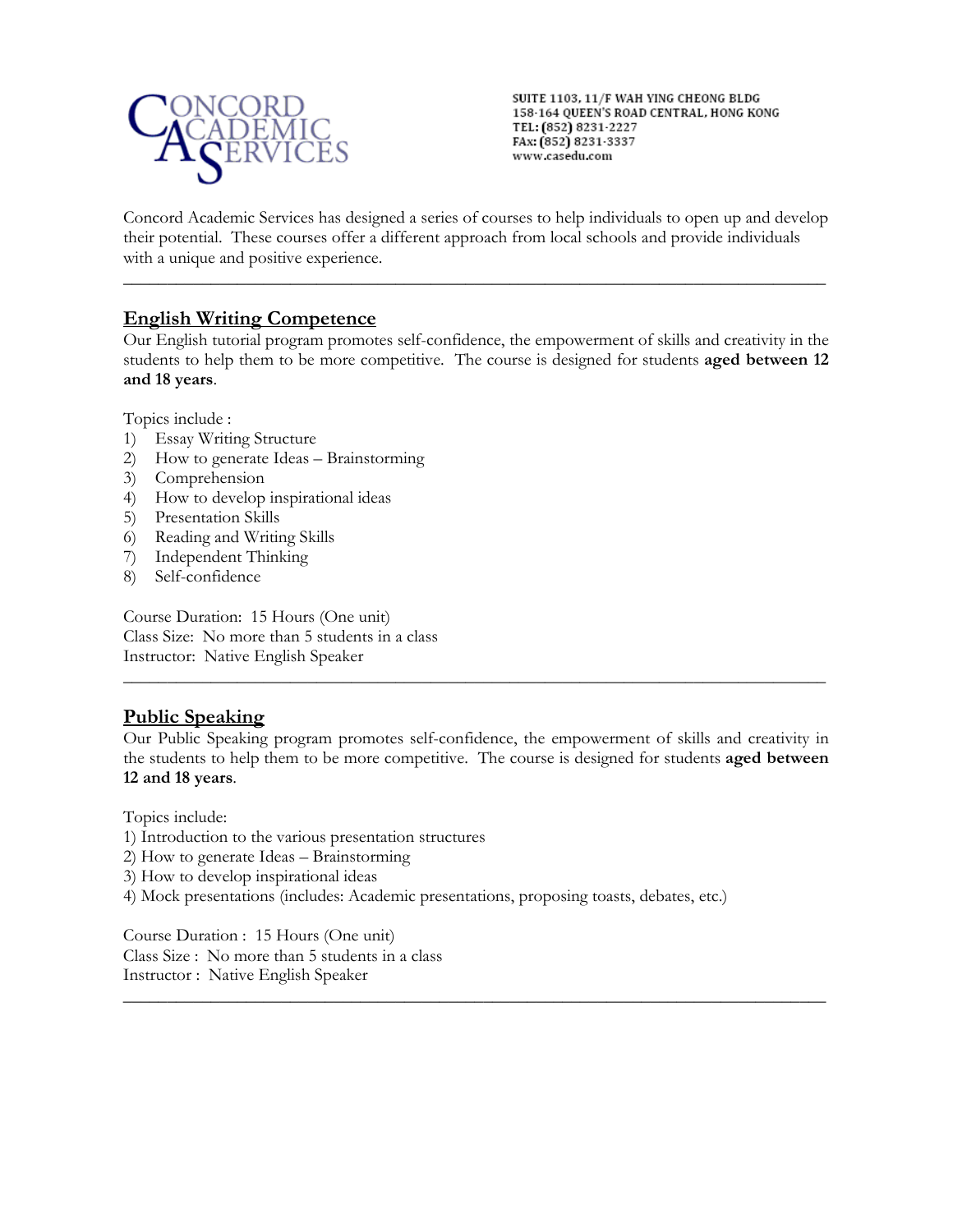

SUITE 1103, 11/F WAH YING CHEONG BLDG 158-164 QUEEN'S ROAD CENTRAL, HONG KONG TEL: (852) 8231-2227 FAx: (852) 8231-3337 www.casedu.com

## **College Essay Preparation**

How to write a good essay in order to get admitted to your dream college. The course is designed for students **aged between 16 and 18 years** who are applying for acceptance at universities for which the essays are an essential part of the admission requirements.

Topics include :

- 1) Preparation and choosing a suitable Topic
- 2) Generation and development of ideas / Stories
- 3) Construction of the actual essay (including : Objective and theme building, structure and flow)

Course Duration: 10 Hours Class Size: No more than 5 students in a class Instructor: Native English Speaker

# **CV & Interview Training for Applications to Schools**

How to make a good impression at interviews by finding out what is expected beforehand. Preparation is key to having a successful interview. The course is designed for students **aged between 10 and 21 years** who are applying for acceptance at middle to high schools, or universities for which an interview would be part of the admission requirements.

\_\_\_\_\_\_\_\_\_\_\_\_\_\_\_\_\_\_\_\_\_\_\_\_\_\_\_\_\_\_\_\_\_\_\_\_\_\_\_\_\_\_\_\_\_\_\_\_\_\_\_\_\_\_\_\_\_\_\_\_\_\_\_\_\_\_\_\_\_\_\_\_\_\_\_\_\_\_\_\_

\_\_\_\_\_\_\_\_\_\_\_\_\_\_\_\_\_\_\_\_\_\_\_\_\_\_\_\_\_\_\_\_\_\_\_\_\_\_\_\_\_\_\_\_\_\_\_\_\_\_\_\_\_\_\_\_\_\_\_\_\_\_\_\_\_\_\_\_\_\_\_\_\_\_\_\_\_\_\_\_

Topics include:

- 1) Preparation of a suitable CV
- 2) How to prepare for the actual Interview
- 3) Mock Interviews to practice these aspects

Course Duration: 5 Hours Class Size: No more than 5 students in a class Instructor: Native English Speaker